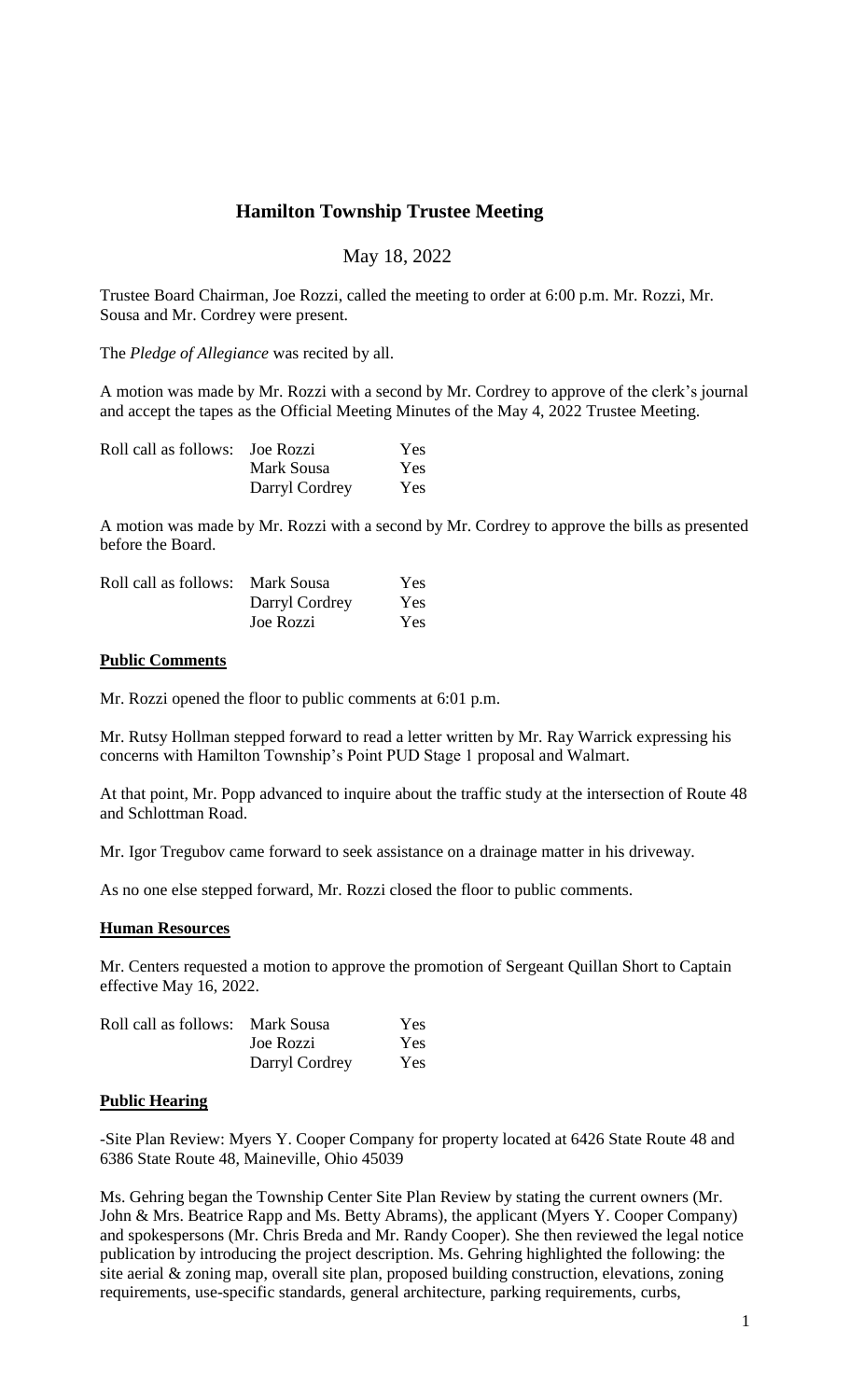sidewalks, landscaping & lighting requirements and tree preservation. In addition, she reported the comments from Warren County Partner Organizations. Ms. Gehring listed the conditions which must be met in order for the staff to recommend approval.

After Ms. Gehring's presentation, Mr. Cordrey asked for further clarification on the sidewalk and stream mitigations.

Mr. Sousa and Mr. Rozzi questioned the access point quantities and metrics.

At that juncture, Mr. Brodi Conover, Assistant Law Director, swore in all persons who wished to give testimony for cases included within the public hearing.

Mr. Rozzi invited the applicant to step forward.

Mr. Chris Breda, a developer with Myers Y. Cooper Company, approached the front. He described the history of the company, the genre of developments and listed their prior facilities with specified locations. Next, Mr. Breda relayed his positive impression of Hamilton Township's demographics, community and school systems (strong indicators for their sites to build). He stated his belief that development would be a good fit to the current business organizations. Mr. Breda elaborated on the exterior design features and aesthetics of the building. Finally, he wrapped up his explanation with a construction timeline.

At that time, Mr. Randy Cooper advanced while Mr. Breda took his seat. Mr. Cooper expressed his apprehensions about ODOT's letter which listed the conditions and/or future revisions to the curb cuts and access points. His main points of contention were obstructed access for supply trucks, emergency vehicles and pedestrian traffic interfering with a service drive.

Mr. Sousa and Mr. Conover asked for further clarification and pondered the likelihood of the conceivable future revisions to the curb cuts.

Reflections were made on the verbiage of the document and whether or not it was standard legal language.

Mr. Cooper replied that he anticipated a response from ODOT.

Then, Mr. Rozzi invited those in favor or opposed to the development to come forward. Next, Mr. Rozzi closed the floor to the public hearing and opened up deliberations.

Finally, a motion was made by Mr. Rozzi to approve the Site Plan Review for Myers Y. Cooper Company for property located at 6426 State Route 48 and 6386 State Route 48, Maineville, Ohio 45039.

| Roll call as follows: Darryl Cordrey |            | <b>Yes</b> |
|--------------------------------------|------------|------------|
|                                      | Joe Rozzi  | <b>Yes</b> |
|                                      | Mark Sousa | Yes        |

Mr. Centers conveyed his enthusiasm about the Myers Y. Cooper Company development.

#### **New Business**

-Resolution 22-05018A: Increase in appropriation (Fire Department)

A motion was made by Mr. Rozzi with a second by Mr. Cordrey to accept Resolution 22-0504A authorizing a special assessment in certain lighting districts. Roll call as follows:

| <b>Joe Rozzi</b> | <b>Yes</b> |
|------------------|------------|
| Mark Sousa       | Yes.       |
| Darryl Cordrey   | <b>Yes</b> |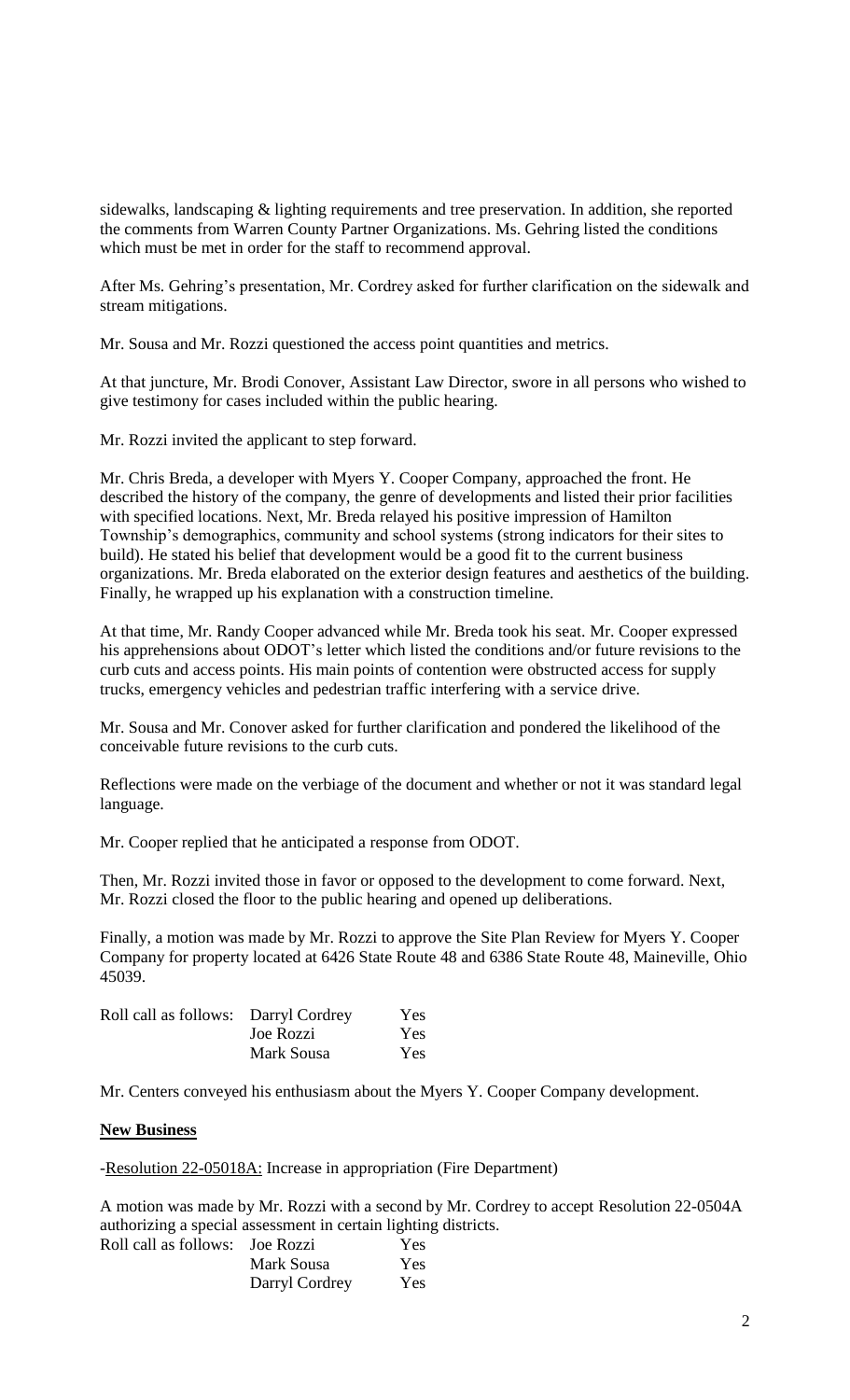### **Administrator's Report**

Mr. Centers announced a public ceremony at Maineville Cemetery on Saturday, at 10:30 a.m. to commemorate Revolutionary War Veteran, John Scott.

Then, he stated that the federal government recently released unusually large amounts of grant funding. Therefore, Hamilton Township was currently working with other townships to hire a Part-Time Grant Writer to obtain more money into Warren County.

Next, Mr. Centers brought up the damaged road that ran behind CVS. He announced that this was recently repaired.

At that point, he noted that measures had been taken to fix the storm water flooding issues on Schlottman Road (a concern brought up from the last meeting).

Finally, Mr. Centers responded to the Walmart property concern that Mr. Holman spoke about during the public comment portion of the meeting. He clarified that it was a B2 (general business parcel) which allowed a mixed use PUD. Therefore, commercial development and multi-family development were both permissible. The Regional Planning Commission (RPC) Staff did not make a recommendation to approve or deny it. They did not make a recommendation because they did not have a mixed use specific PUD in the code. Therefore, the RPC voting board recommended approval to the zoning commission. Mr. Centers argued high-end multi-family developments were an essential part of a growing community, like Hamilton Township. Furthermore, the four commercial outlots had letter of intents (LOIs) which were strictly between the developer and the property owner.

# **Fiscal Officer's Report**

Fiscal Officer, Mr. Kurt Weber, reviewed the financial report for the month of April. At 33% thru the year, 42.6% of the estimated revenue was received. Approximately 28% of the expenditures were spent. The overall total cash balance was around \$18 million.

#### **Trustee Comments**

Mr. Rozzi mentioned the key staff's goal-setting "Synergy Day" and the document outlining the brain-storming work session that took place the previous week. He expressed his appreciation and pride for the event and the staff's endeavors, growth and professionalism. Mr. Rozzi noted the board's vision for the community had been amplified by the assistance from the staff's leadership. He noted he was a better leader himself because of the accomplishments and the goals that had been set.

Mr. Sousa also commented on the "Synergy Day" and expressed his wish to have a public work session on the content outlining and prioritizing the goals and efficiencies for the township. He believed the residents should take pride in Hamilton Township as it was on the cusp of a number of large developments. Additionally, Mr. Sousa thanked Mr. Hickey for working with the property manager by patching the pot holes behind CVS and performing base repairs. He noted additional work would be performed to restore the area. Finally, Mr. Sousa commented on the letter from Mr. Ray Warrick. He stated the board would be checking on any potential recourse with Walmart, which he deemed to be an unlikely outcome. Mr. Sousa also mentioned the board was not made privy to the real estate contracts and conditions. Finally, he noted the traffic would be the natural consequence to new development. However, plans would be made for new roads and access points to help buffer the traffic.

Mr. Cordrey agreed with the "Synergy Day" comments mentioned previously. He was happy to see a shared vision between the staff and the board. Mr. Cordrey expressed his enthusiasm for the future of Hamilton Township. In tandem with the other trustees, he shared that future development would be coming to the area and gave assurance that they were committed to having it prepared properly.